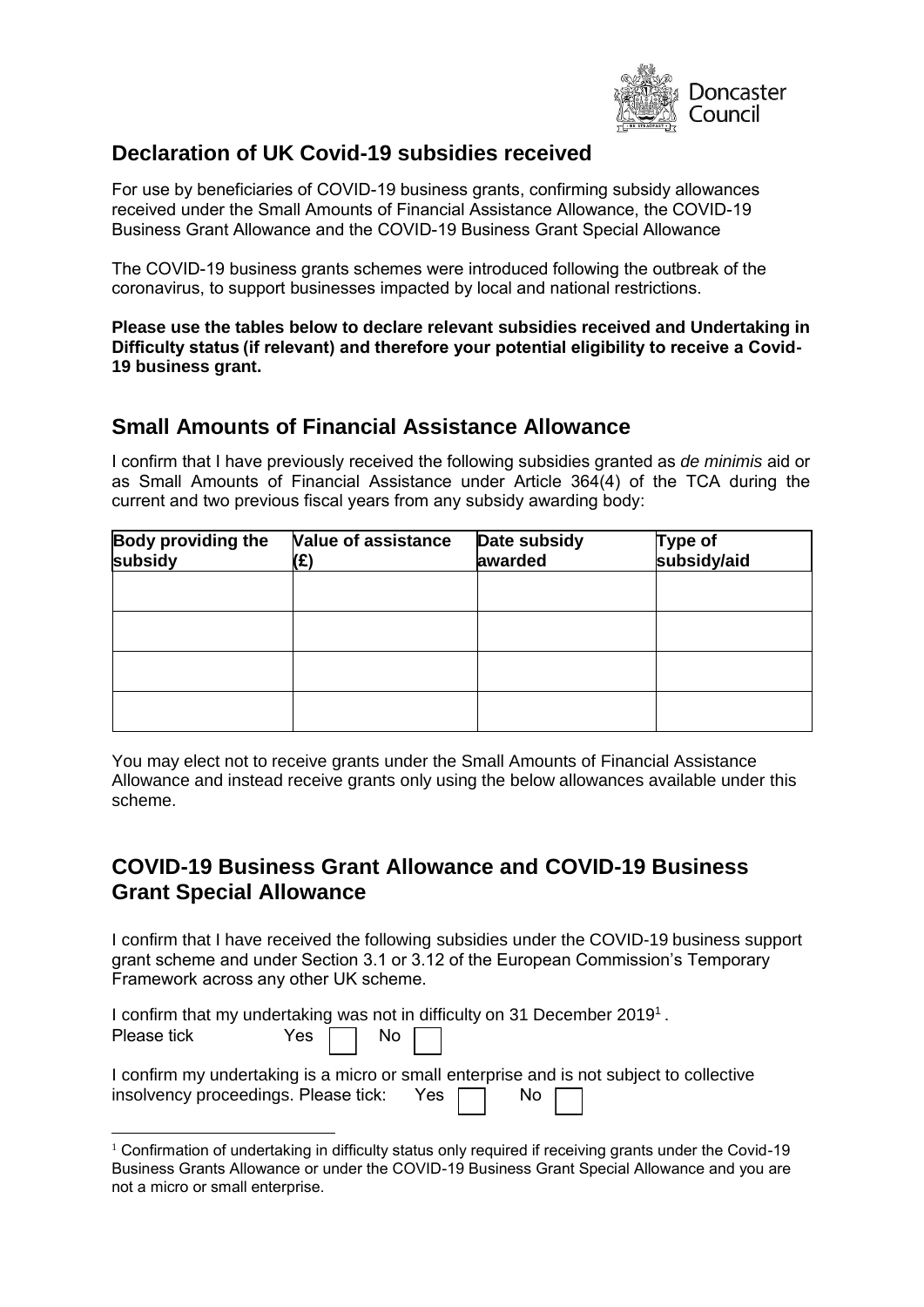

| <b>Body providing Value of</b><br>the subsidy | assistance (£) | Date subsidy<br>awarded | <b>Allowance</b><br>threshold used,<br>e.g. COVID-19<br><b>Business Grants</b><br><b>Allowance</b> | <b>Nature of</b><br>subsidy/aid |
|-----------------------------------------------|----------------|-------------------------|----------------------------------------------------------------------------------------------------|---------------------------------|
|                                               |                |                         |                                                                                                    |                                 |
|                                               |                |                         |                                                                                                    |                                 |
|                                               |                |                         |                                                                                                    |                                 |
|                                               |                |                         |                                                                                                    |                                 |

Under the scheme rules for COVID-19 business grants the maximum level of subsidy that an economic actor<sup>2</sup> may receive under each level of allowance is set out below:

**Small Amounts of Financial Assistance Allowance - this allowance is the equivalent of** £335,000 Special Drawing Rights $^3$ , as at 2 March 2021, to a single economic actor over any period of three fiscal years and includes any subsidy previously received as *de minimis* aid or as Small Amounts of Financial Assistance under Article 364(4) of the TCA from any subsidy awarding body.

**COVID-19 Business Grant Allowance** - if limits are reached under the Small Amounts of Financial Assistance Allowance, the COVID-19 Business Grant Allowance enables a further £1,900,000 to be paid to a single economic actor. This allowance includes any grants previously received under the COVID-19 business grant schemes and any State aid previously received under Section 3.1 of the European Commission's Temporary Framework across any other UK scheme.

**COVID-19 Business Grant Special Allowance** – if limits are reached under the Small Amounts of Financial Assistance Allowance and COVID-19 Business Grant Allowance, you may be able to access a further allowance of funding of up to £10,000,000 per single economic actor if a series of further conditions are met (see Annex 1).

In total an economic actor could combine the allowances and potentially receive a total allowance of £12,235,000 from these business grants schemes (subject to the precise applicable amount calculation for the Small Amounts of Financial Assistance Allowance).

You may need to declare these amounts to any other subsidy awarding body who requests information from you on how much subsidy you have received.  You must therefore retain this letter and produce it on any request from the UK public authorities.

Grants provided in excess of the Small Amounts of Financial Assistance Allowance may not be granted to applicants that were defined as an 'undertaking in difficulty' on 31 December 2019 (see Annex 2). Grants can be granted to micro or small enterprises that were already in difficulty on 31 December 2019 provided that they are not subject to collective insolvency proceedings.

<sup>&</sup>lt;sup>2</sup> Defined as an entity or a group of entities constituting a single economic entity regardless of its legal status, that is engaged in an economic activity by offering goods or services on a market

 $3$  As at 2 March 2021 this was the equivalent of £335,000. The Special Drawing Right calculator here can be used to calculate the exchange rate on the day the subsidy is awarded: [https://coinmill.com/SDR\\_calculator.html.](https://coinmill.com/SDR_calculator.html)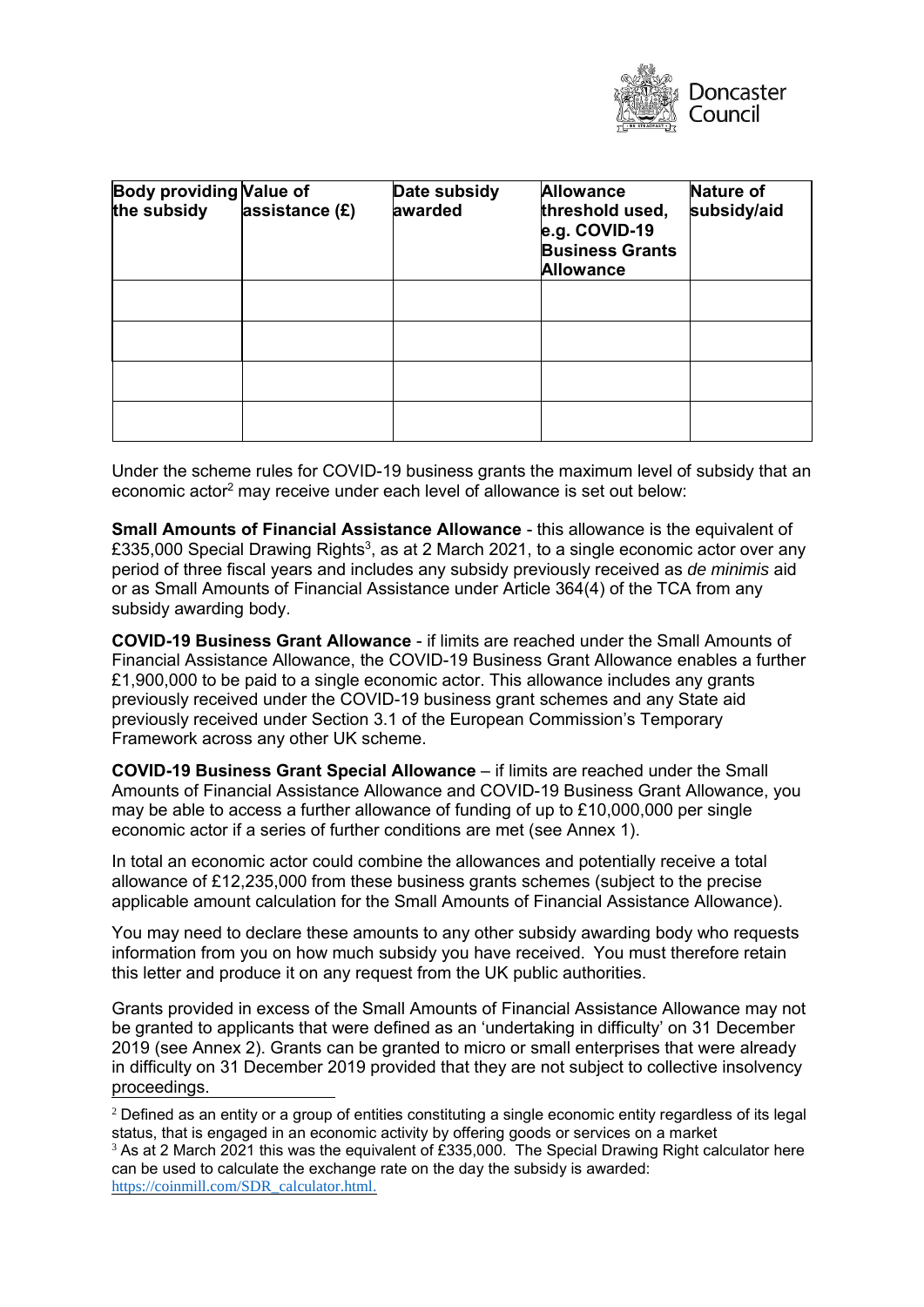

## **Declaration**

By signing this declaration, you and your organisation confirm that you:

- 1. Have read this document (including the guidance notes);
- 2. Are an authorised person to make this declaration;
- 3. Have checked your organisation's eligibility to any grants received and have declared all subsidies already received,
- 4. Have ensured that any information provided is accurate and up to date.

If you have received grants or subsidies which meant that you or your business has exceeded its subsidy allowance limits, you will be required to re-pay those amounts and we will be required to recover such payments from you.

| Company                       |  |
|-------------------------------|--|
| <b>Company Representative</b> |  |
| <b>Name</b>                   |  |
| <b>Position</b>               |  |
| <b>Signature</b>              |  |
| <b>Date</b>                   |  |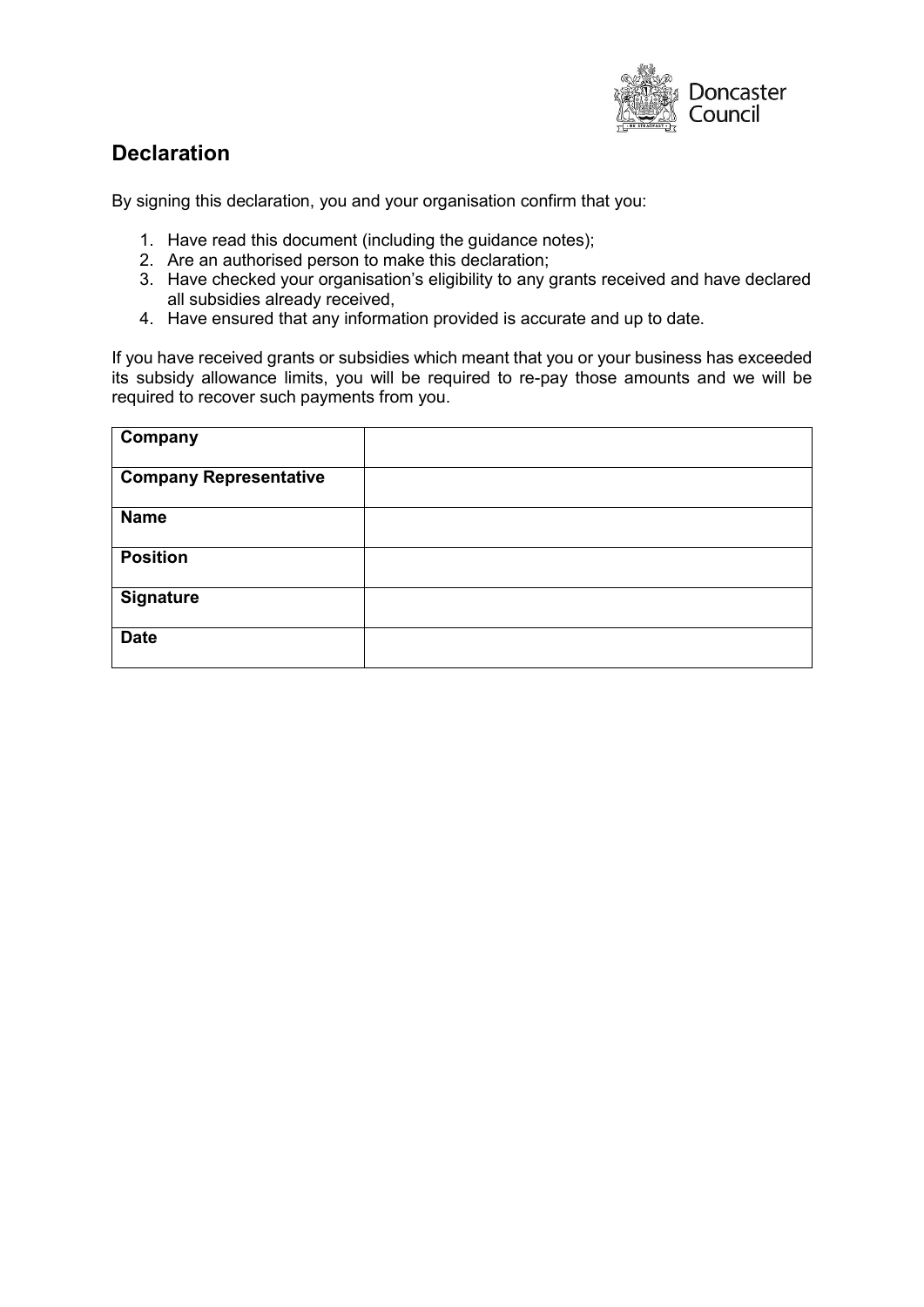

# Annex 1 - Covid-19 Business Grant Special Allowance conditions

Where an applicant has reached its limit under the Small Amounts of Financial Assistance Allowance and COVID-19 Business Grant Allowance, it may be able to access a further allowance of funding under these scheme rules of up to £10,000,000 per single economic actor, provided the following conditions are met:

a. The Special Allowance covers only the applicant's uncovered fixed costs incurred during the period between 1 March 2020 and the date of application, including such costs incurred in any part of that period ('eligible period');

b. Applicants must demonstrate a decline in turnover during the eligible period of at least 30% compared to the same period in 2019. The calculation of losses will be based on audited accounts or official statutory accounts filed at Companies House, or approved accounts submitted to HMRC which includes information on the applicant's profit and loss;

c. 'Uncovered fixed costs' means fixed costs not otherwise covered by profit, insurance or other subsidies;

d. The grant payment must not exceed 70% of the applicant's uncovered fixed costs, except for micro and small enterprises (for the purposes of this scheme defined as less than 50 employees and less than £9,000,000 of annual turnover and/or annual balance sheet), where the grant payment must not exceed 90% of the uncovered fixed costs;

e. Grant payments under this allowance must not exceed £10,000,000 per single economic actor. This allowance includes any subsidies previously received in accordance with Section 3.12 of the European Commission's Temporary Framework or previously received under the COVID-19 Business Grant Schemes using this COVID-19 Business Grant Special Allowance; all figures used must be gross, that is, before any deduction of tax or other charge;

f. Grants provided under this allowance shall not be cumulated with other subsidies for the same costs.

An applicant must be able to provide the necessary documentation to demonstrate it is eligible for funding under this COVID-19 Business Grant Special Allowance. Local Authorities must first verify that an applicant can meet all the criteria set out under this allowance before providing further funding under this allowance.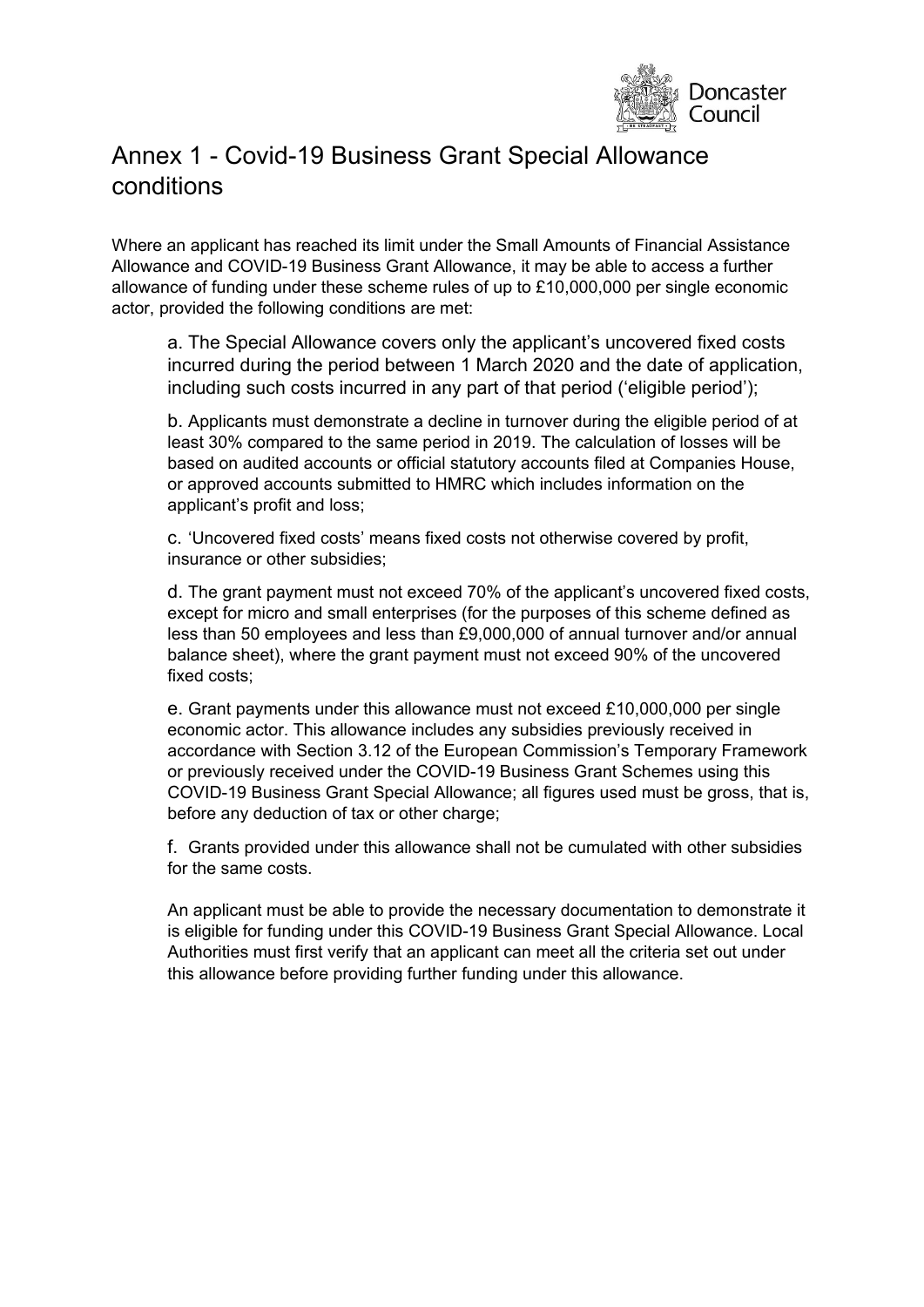

## Annex 2 – Undertaking in difficulty definition

'Undertaking in difficulty' means an undertaking in respect of which at least one of the following circumstances occurs:

a. In the case of a limited liability company (other than an SME that has been in existence for less than three years) where more than half of its subscribed share capital has disappeared as a result of accumulated losses. This is the case when deduction of accumulated losses from reserves (and all other elements generally considered as part of the own funds of the company) leads to a negative cumulative amount that exceeds half of the subscribed share capital. For the purposes of this provision, 'share capital' includes, where relevant, any share premium.

b. In the case of a company where at least some members have unlimited liability for the debt of the company (other than an SME that has been in existence for less than three years) where more than half of its capital as shown in the company accounts has disappeared as a result of accumulated losses.

c. Where the undertaking is subject to collective insolvency proceedings or fulfils the criteria for being placed in collective insolvency proceedings at the request of its creditors.

d. Where the undertaking has received rescue aid and has not yet reimbursed the loan or terminated the guarantee or has received restructuring aid and is still subject to a restructuring plan.

e. In the case of an undertaking that is not an SME, where, for the past two years: (1) the undertaking's book debt to equity ratio has been greater than 7.5 and (2) the undertaking's EBITDA interest coverage ratio has been below 1.0.